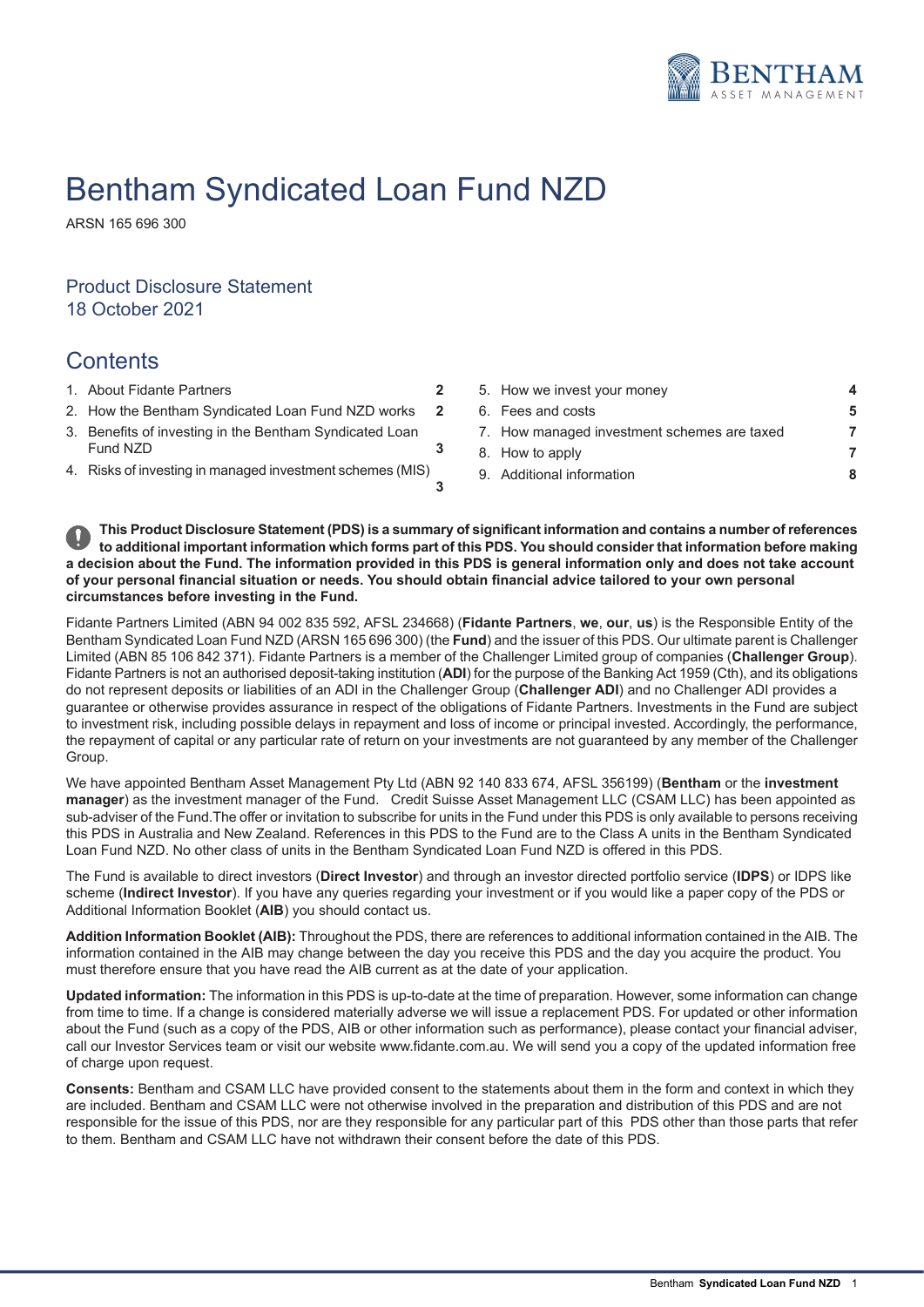# 1. About Fidante Partners

# **Fidante Partners – the Responsible Entity**

Fidante Partners is the Responsible Entity of the Fund. As Responsible Entity, we issue units in the Fund and are legally responsible to the unitholders of the Fund for its operation.

Fidante Partners forms long term alliances with talented investment teams to support and grow specialist investment management businesses. Through these strategic partnerships, we're able to provide investors with some of the world's most compelling investment strategies. We have appointed Bentham as the investment manager of the Fund. We provide back office, administration, and compliance support services to Bentham, allowing Bentham the freedom to focus on investing and managing the assets of the Fund.

A related entity of Fidante Partners has a partial equity stake in Bentham. Neither we, nor any of our related entities, nor Bentham guarantee the repayment of your capital or the performance of your investment or any particular taxation consequences of investing.

## **Bentham – the Investment Manager**

Bentham is a specialist fixed interest and credit investment manager. Bentham actively manages a number of credit focused funds with varying risk profiles. The portfolios are designed to generate income while diversifying risk in global credit markets. Bentham's goal is to deliver higher income to investors than can generally be achieved in traditional fixed interest markets with lower volatility than equity markets.

Bentham's investment philosophy is based on a strong credit culture and a systematic investment process, with a focus on the preservation of principal and protection against downside risk. The founders of Bentham previously worked together as part of the Credit Investment Group of Credit Suisse Alternative Capital Inc. If you would like more information on Bentham, please visit their website www.benthamam.com.

## **About Credit Suisse Asset Management (CSAM LLC)**

CSAM LLC, an SEC Registered Investment Advisor that is an indirectly wholly owned subsidiary of Credit Suisse Group AG, is one of the largest and most experienced non-investment grade credit managers in the United States and Western Europe. It has been appointed as sub-adviser of the Fund and is responsible for security selection.

# 2. How the Bentham Syndicated Loan Fund NZD works

The Fund is a registered managed investment scheme (also known as a managed fund) that is an unlisted Australian unit trust governed by the constitution together with the Corporations Act 2001 (Cth) (**Corporations Act**) and other laws. Managed funds pool individual investors' monies which are then used to purchase assets in line with the Fund's investment objective.

Investors in the Fund are issued units in the Fund which represent their beneficial interest in the assets of the Fund, but do not give an investor an interest in any particular asset of the Fund. Certain rights are attached to these units and these rights are exercisable by the person who owns the units (referred to as **Direct Investor**, **unitholders** throughout this PDS). For specific information on investing, please refer to '8. How to apply' in this PDS. Investors accessing the Fund through an IDPS are referred to as Indirect Investors throughout this document. Indirect Investors do not become unitholders in the Fund, nor do they acquire the rights of a unitholder.

The number of units you can purchase will depend on the amount being invested and the investment unit price calculated for the day we receive your valid application form.

### **Investing**

You can invest in the Fund as a Direct Investor, or an Indirect Investor.

For Direct Investors the minimum initial investment amount is NZD\$50,000. For additional investments, the minimum one-off additional investment amount is NZD\$5,000. We can vary or waive the minimum investment amounts at any time.

For more information on how to make an investment, refer to '8. How to apply' in this PDS. All individual or joint investors in the Fund must be at least 18 years of age and all new investors must comply with our Customer Identification Program. Please refer to 'Customer Identification Program' in the Fund's AIB available on our website.

Indirect Investors should contact their IDPS operator for application information.

# **Withdrawing**

Once invested in the Fund, you can generally withdraw your investment at any time by making a withdrawal (subject to certain requirements).

For Direct Investors the minimum withdrawal amount is NZ\$50,000. The number of units you can withdraw will depend on the amount being withdrawn and the withdrawal unit price calculated for the day we receive your withdrawal request. In some circumstances, such as when there is a freeze on withdrawals or withdrawals are spread, you may not be able to withdraw your funds within the usual period upon request. Refer to 'Withdrawal risk' in this PDS for more information.

Indirect Investors should contact their IDPS operator for withdrawal information.

## **Unit prices**

Unit prices will vary as the market value of the Fund's assets rise and fall. Unit prices are determined in accordance with the Constitution and are usually calculated each New South Wales business day. We have a Unit Pricing Permitted Discretions Policy which sets out how we will exercise any discretion in relation to the unit pricing. You can request a copy of this policy free of charge by contacting us on 13 51 53.

## **Processing**

If your valid investment or withdrawal request is received in our Sydney office before 3:00pm New Zealand Standard Time (NZST) on a NSW business day (referred to as the **transaction cut-off time**), it will usually be processed using the unit price determined as at the close of business on that day. If your valid investment or withdrawal request is received after the transaction cut-off time, or on a non-business day, it will usually be processed using the applicable unit price calculated as at the close of business on the next business day. We will provide notice if we are to change the transaction cut-off time.

## **Frequency of distributions**

The Fund generally pays distributions monthly; however, we do not guarantee any level of distributions and there may be periods in which reduced or no distributions are paid. Distributions will generally be paid directly to a nominated Australian financial institution or reinvested in additional units in the Fund as soon as practicable after the end of the Fund's distribution period.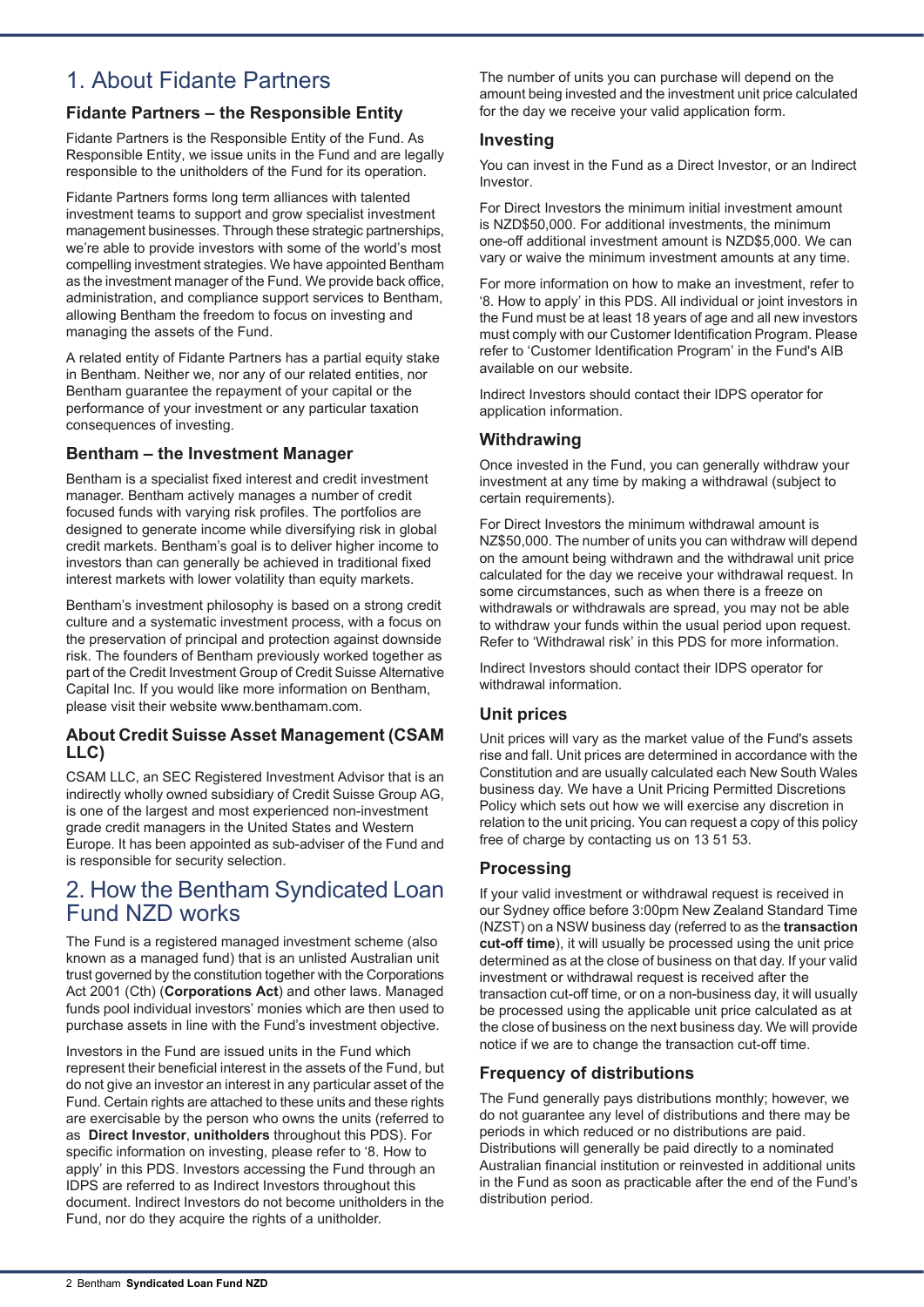### **How distributions are calculated**

Distributions you receive will generally represent your share of the distributable income of the Fund and can be made up of both income and net realised capital gains. Where more than one class is on issue, the distributable income referable to each particular class will be the proportion of distributable income properly referable to that class of units. Your share of any distribution depends on how many units you held at the end of the distribution period as a proportion of the total number of units on issue in the Fund at that time.

In certain circumstances, some income and/or net realised capital gains may be held back until the final distribution of the distribution period (being a period of up to 12 months) at the end of June to allow for market volatility.

**You should read the important information about 'How the Fund is governed', 'Additional information about investing', 'Additional information about withdrawing', 'Additional information about transactions', 'How unit prices are calculated', and 'Additional information about distributions' in the AIB before making a decision. Go to www.fidante.com.au/BSLFNZD\_AIB.pdf. The material relating to 'How the Fund is governed', 'Additional information about investing', 'Additional information about withdrawing', 'Additional information about transactions', 'How unit prices are calculated', and 'Additional information about distributions' may change between the time when you read this PDS and when you acquire the product.**

# 3. Benefits of investing in the Bentham Syndicated Loan Fund NZD

#### **Significant features and benefits**

- **Diversification:** The Fund provides investors with a diversified exposure to the global syndicated loan market that individual investors usually cannot achieve on their own.
- **Experienced investment team:** The Fund offers access to investment professionals who specialise in syndicated loans.
- **Seeks to add value:** Primarily invested in the U.S syndicated loan market, the Fund seeks to add value through loan selection and industry rotation.
- **Regular and reliable income:** The Fund aims to provide reliable and consistent monthly income.
- **Capital growth:** Potential for capital growth over the medium to long-term through the Fund's exposure to global credit markets.

Refer to '5. How we invest your money' in this PDS for more information on the Fund's investments.

# 4. Risks of investing in managed investment schemes (MIS)

All investments carry risk. Different strategies carry different levels of risk depending on the assets that make up the strategy. Generally, assets with the potential for the highest long-term returns may also carry the highest level of risk.

When investing in an MIS, it is important to note that the value of assets in the MIS and the level of returns will vary. No return is guaranteed. Future returns may differ from past returns and investors may lose some or all of their money invested. Additionally, laws (including tax laws) that affect MIS may change in the future, which may have an adverse effect on the returns of MIS,

The level of acceptable risk will vary across investors and will depend upon a range of factors such as age, investment timeframe, where other parts of the investor's wealth is invested and the investor's level of risk tolerance.

New Zealand investors need to be aware there are differences in how securities are regulated under Australian laws. For example, the disclosure of fees may be different and the rights, remedies and compensation arrangements available to New Zealand investors may differ.

The significant risks of investing in the Fund include:

- **Currency risk:** As some of the securities in the Fund are  $\bullet$ domiciled outside New Zealand and have different currencies, the value of such securities will fluctuate due to changes in those currencies relative to the New Zealand dollar. Bentham aims to fully hedge back to the New Zealand dollar to reduce this risk.
- **Derivative risk:** Risks associated with using derivatives may include, but are not limited to, the value of a derivative failing to move in line with that of the underlying asset and its potential illiquidity. Derivatives may also be subject to collateral risk and counterparty risk (refer to AIB).
- **Fixed income security risk:** Fixed interest securities are affected by interest rate risk and credit risk, with term to maturity and quality of the issuer the main determinant of the impact of these risks. Refer to 'Interest rate risk' and 'Credit risk' in the AIB.
- **Fund risk:** The risk that changes to the Fund such as  $\bullet$ termination, changes to fees, or changes in government policies (including investment sanctions) can have an impact on the Fund and/or its investors.
- **Liquidity risk:** The risk that the securities in which the Fund is invested, or the Fund itself, may become illiquid. This may also impact an investor's ability to withdraw from the Fund (refer to 'Withdrawal risk' in the AIB).
- **Market risk:** The possibility for an investor to experience losses due to factors that affect the overall performance of the financial markets outside the control of the Fund.

**You should read the important information about 'Additional information about significant risks' in the AIB before making a decision about the Fund. Go to www.fidante.com.au/BSLFNZD\_AIB.pdf. The material relating to 'Additional information about significant risks' may change between the time when you read this PDS and when you acquire units in the Fund.**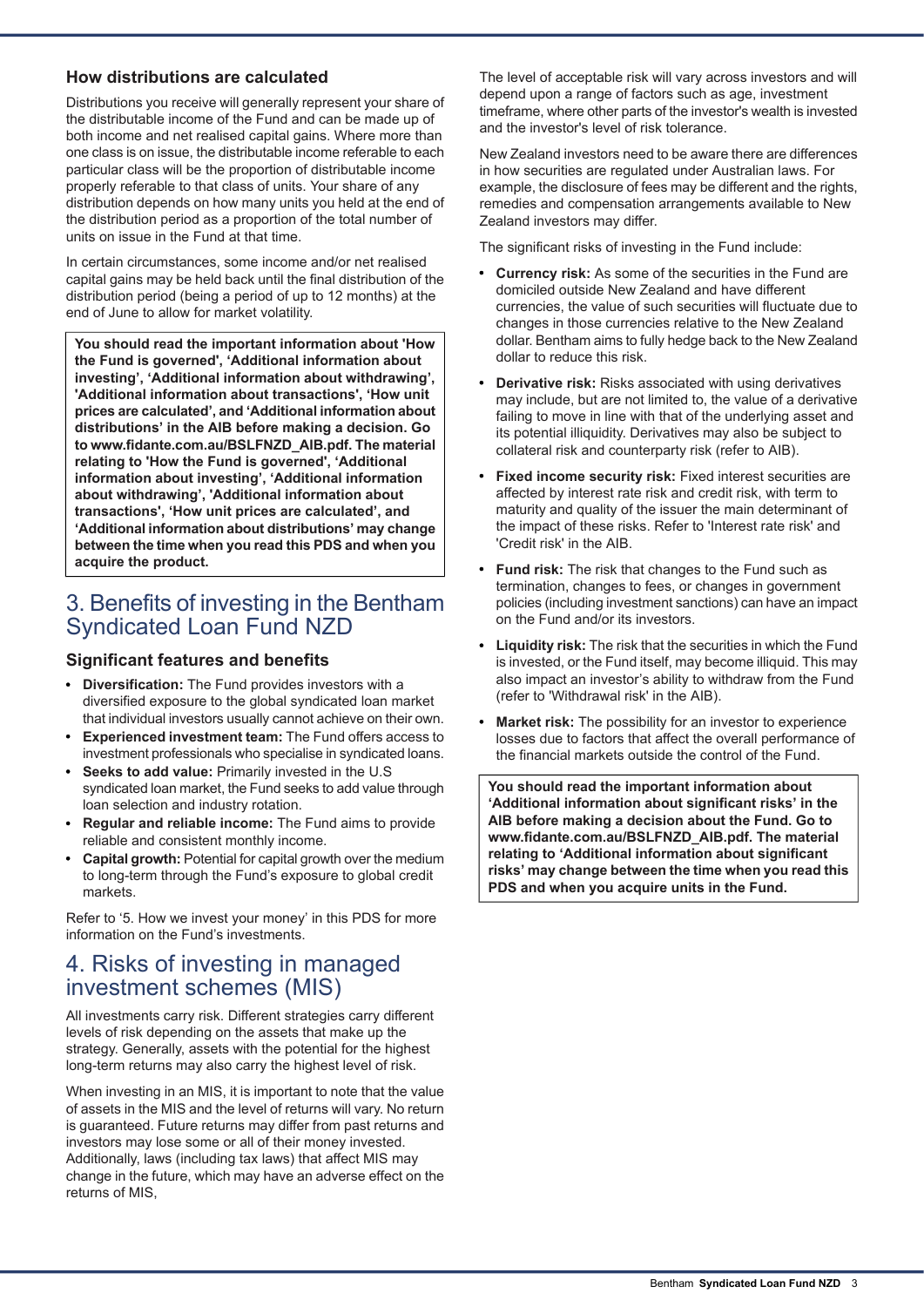# 5. How we invest your money

When choosing what to invest in, you should consider the likely investment return of the Fund, the risks associated **with investing in the Fund, and your own personal objectives, risk preference and investment time frame.**

| <b>Investment return</b><br>objective            | The Fund aims to achieve investment returns above its benchmark over the suggested minimum<br>investment timeframe.                                                                                                                                                                                                                                                                                                                                                                                                                                                                                                                                                                                                                                                                                                                                                                           |  |  |
|--------------------------------------------------|-----------------------------------------------------------------------------------------------------------------------------------------------------------------------------------------------------------------------------------------------------------------------------------------------------------------------------------------------------------------------------------------------------------------------------------------------------------------------------------------------------------------------------------------------------------------------------------------------------------------------------------------------------------------------------------------------------------------------------------------------------------------------------------------------------------------------------------------------------------------------------------------------|--|--|
| <b>Minimum suggested</b><br>investment timeframe | At least three years                                                                                                                                                                                                                                                                                                                                                                                                                                                                                                                                                                                                                                                                                                                                                                                                                                                                          |  |  |
| <b>Benchmark</b>                                 | Credit Suisse Leverage Loans Index (hedged to NZD)                                                                                                                                                                                                                                                                                                                                                                                                                                                                                                                                                                                                                                                                                                                                                                                                                                            |  |  |
| <b>Risk level</b>                                | Lower risk<br>Higher risk<br>Typically, lower rewards<br>Typically, higher rewards                                                                                                                                                                                                                                                                                                                                                                                                                                                                                                                                                                                                                                                                                                                                                                                                            |  |  |
|                                                  | 5<br>3<br>4<br>$\overline{2}$<br>6                                                                                                                                                                                                                                                                                                                                                                                                                                                                                                                                                                                                                                                                                                                                                                                                                                                            |  |  |
|                                                  | Refer to 'Additional information about the Fund's investments' in the AIB for further information about<br>the Fund's risk.                                                                                                                                                                                                                                                                                                                                                                                                                                                                                                                                                                                                                                                                                                                                                                   |  |  |
| <b>Description of the</b><br><b>Fund</b>         | The Fund seeks to provide investors with exposure to high yielding investments primarily through the<br>US syndicated loan market (non-investment grade securities) with limited exposure to US corporate<br>debt securities that are rated below investment grade (i.e. high yield bonds) and collateralised debt<br>obligations. It does this by investing in the Bentham Syndicated Loan Fund (ARSN 110 077 159)<br>(Underlying Fund). In this PDS, where we refer to the Fund's investments, we generally do so on a<br>'look-through' basis; that is, we are referring to the underlying assets that the Fund is exposed to<br>through its investment in the Underlying Fund. CSAM LLC has been appointed as sub-adviser of the<br>Underlying Fund and is responsible for security selection.                                                                                            |  |  |
|                                                  | The Fund is denominated in New Zealand dollars and may hold up to 10% in cash. The Fund is<br>intended to be suitable for investors seeking to invest for at least three years, with a preference for<br>stable income with minimised risk of capital loss. To help you understand the following information<br>relating to the Fund's investments, definitions of the important investment terms are provided in the<br>Additional Information booklet available on our website.                                                                                                                                                                                                                                                                                                                                                                                                             |  |  |
|                                                  | Investment approach                                                                                                                                                                                                                                                                                                                                                                                                                                                                                                                                                                                                                                                                                                                                                                                                                                                                           |  |  |
|                                                  | The Underlying Fund seeks to add value through loan selection and industry rotation, while maintaining<br>a highly diversified portfolio. Bottom-up analysis is used to select individual investments and a<br>conservative approach is employed with regard to credit selection, emphasising preservation of<br>principal. Investments are made in different industries and geographies and with different issuers.<br>Loans are managed on the belief that returns above benchmark are driven by a strong credit culture<br>and a systematic investment process. Security selection is based on value relative to the capital<br>structure of comparable companies and industries. The preservation of principal and protection against<br>downside risk plays an important role in the investment process. The Underlying Fund has a high level<br>of industry and issuer diversification. |  |  |
|                                                  | Investment universe and portfolio construction                                                                                                                                                                                                                                                                                                                                                                                                                                                                                                                                                                                                                                                                                                                                                                                                                                                |  |  |
|                                                  | The Underlying Fund typically invests in the senior secured syndicated loan market but may have<br>limited exposure to other credit investments including, but not limited to, senior loans, second lien<br>loans, high yield bonds, credit default swaps, collateralised debt obligations, repurchase agreements<br>and reverse repurchase agreements. The Underlying Fund's investments are typically denominated<br>in United States dollars but may also be denominated in other currencies including Australian dollars,<br>Euros and Pound Sterlings. It may also use derivatives as a risk management tool, which include, but<br>are not limited to, currency swaps, interest rate swaps and credit default swaps. The final portfolio<br>reflects a rigorous fundamental approach to credit portfolio management.                                                                    |  |  |
|                                                  | Portfolio construction guidelines promote diversification by limiting the:                                                                                                                                                                                                                                                                                                                                                                                                                                                                                                                                                                                                                                                                                                                                                                                                                    |  |  |
|                                                  | maximum portfolio exposure to any single issuer to 2% of the net asset value of the Underlying<br>٠<br>Fund (for non-investment grade securities);<br>maximum portfolio exposure to any single industry sector to 10% of the Underlying Fund's<br>investments but will allow two industries to be up to 15% and one industry up to 13.5%; and<br>minimum number of issuer exposures to 60.<br>٠<br><b>Currency strategy</b>                                                                                                                                                                                                                                                                                                                                                                                                                                                                   |  |  |
|                                                  | Bentham aims to hedge back to the New Zealand dollar as much as reasonably practicable. Please<br>refer to 'Currency risk' for additional information.                                                                                                                                                                                                                                                                                                                                                                                                                                                                                                                                                                                                                                                                                                                                        |  |  |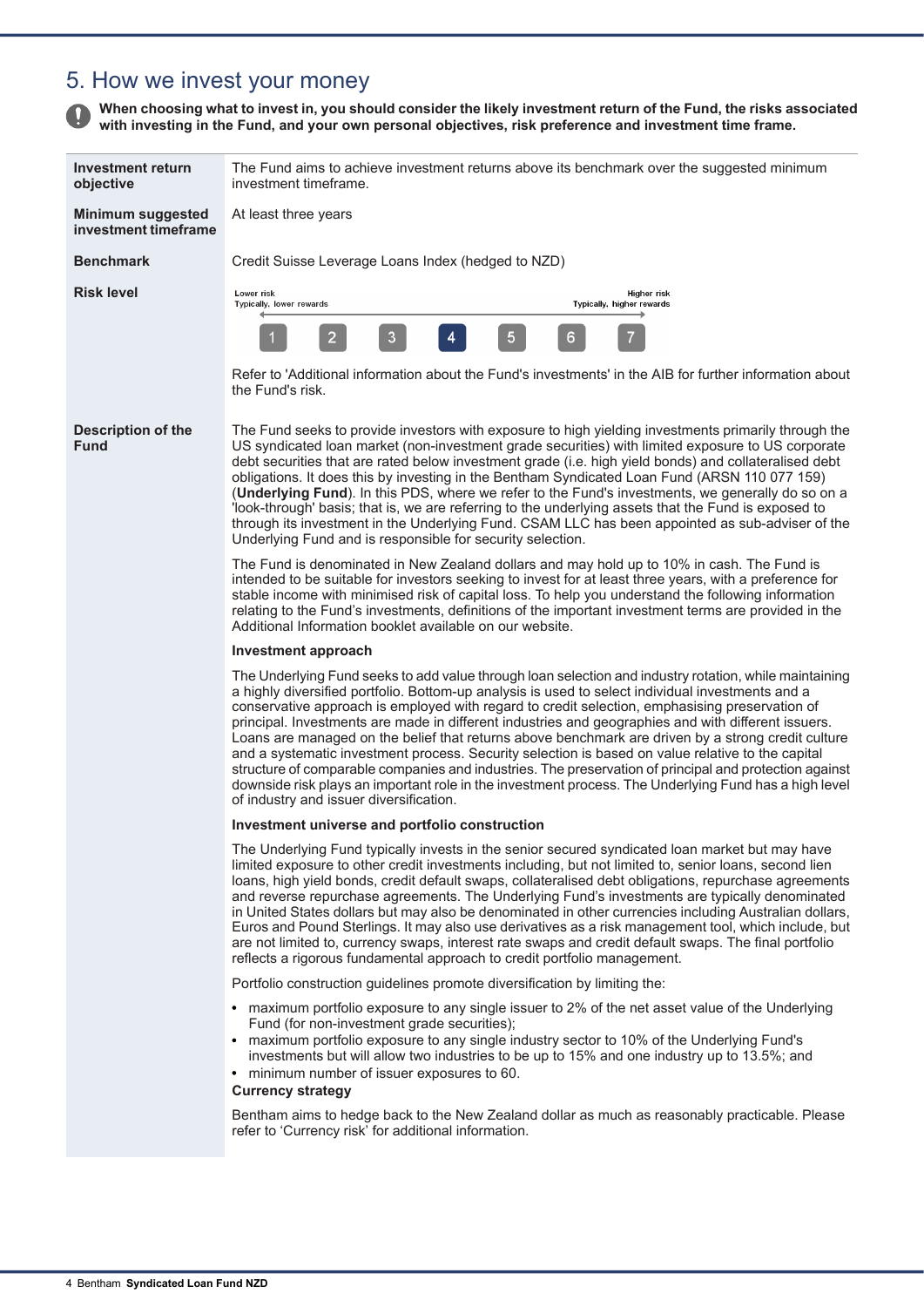| <b>Strategic asset</b>             | Asset class <sup>2</sup>                                                                                                                                                                                                                                              | Min $(%)$ | Max $(\%)$ |  |
|------------------------------------|-----------------------------------------------------------------------------------------------------------------------------------------------------------------------------------------------------------------------------------------------------------------------|-----------|------------|--|
| allocation ranges <sup>1</sup>     | Syndicated Ioan                                                                                                                                                                                                                                                       | 60        | 100        |  |
|                                    | High yield bonds<br>Non-rated debt securities                                                                                                                                                                                                                         | 0<br>0    | 15<br>10   |  |
|                                    | Collateralised debt obligations                                                                                                                                                                                                                                       | 0         | 10         |  |
|                                    |                                                                                                                                                                                                                                                                       |           |            |  |
|                                    | These are asset allocation ranges for the Fund. If market movements, investments into or withdrawals from the Fund, or changes<br>in the nature of an investment, cause the Fund to move outside these ranges, or a limit set out in this PDS, this will be addressed |           |            |  |
|                                    | by us or Bentham as soon as reasonably practicable.                                                                                                                                                                                                                   |           |            |  |
|                                    |                                                                                                                                                                                                                                                                       |           |            |  |
|                                    | <sup>2</sup> These ranges are based on net exposures and may vary in accordance with hedging. The Fund will also generally include an                                                                                                                                 |           |            |  |
|                                    | exposure to cash at bank.                                                                                                                                                                                                                                             |           |            |  |
|                                    |                                                                                                                                                                                                                                                                       |           |            |  |
| Labour standards or                | Bentham believes ESG analysis can assist in the identification of risks which can significantly impact                                                                                                                                                                |           |            |  |
| environmental, social              | credit worthiness. While Bentham takes into account labour, environmental, social and governance                                                                                                                                                                      |           |            |  |
| or ethical (ESG)<br>considerations | considerations when selecting, retaining or realising underlying investments, it does not adhere to any<br>particular set of standards nor does Bentham have a predetermined view as to what constitutes a                                                            |           |            |  |
|                                    | labour, environmental, social or ethical consideration, as these are determined on a case-by-case                                                                                                                                                                     |           |            |  |
|                                    | basis. Bentham's consideration of ESG factors is detailed further in the AIB.                                                                                                                                                                                         |           |            |  |
|                                    |                                                                                                                                                                                                                                                                       |           |            |  |
| <b>Changes to</b>                  | The Constitution permits a wide range of investments and gives us, as Responsible Entity, broad                                                                                                                                                                       |           |            |  |
| investment policy                  | investment powers. We may change the investment manager and/or vary the investment objectives,<br>strategies, benchmarks, asset allocation ranges and processes of the Fund. We will give unitholders                                                                 |           |            |  |
|                                    | written notice of any material variation which we believe they would not have reasonably expected.                                                                                                                                                                    |           |            |  |
|                                    |                                                                                                                                                                                                                                                                       |           |            |  |

**You should read the important information about 'Additional information about the Fund's investments' in the AIB before making a decision. Go to www.fidante.com.au/BSLFNZD\_AIB.pdf. The material relating to 'Additional information** about the Fund's investments' may change between the time when you read this PDS and when you acquire the **product.**

# 6. Fees and costs

#### **DID YOU KNOW?**

Small differences in both investment performance and fees and costs can have a substantial impact on your long term returns. For example, total annual fees and costs of 2% of your account balance rather than 1% could reduce your final return by up to 20% over a 30 year period (for example, reduce it from \$100,000 to \$80,000). You should consider whether features such as superior investment performance or the provision of better member services justify higher fees and **costs. You may be able to negotiate to pay lower fees. Ask the fund or your financial adviser.**

#### **TO FIND OUT MORE**

If you would like to find out more, or see the impact of the fees based on your own circumstances, the **Australian Securities and Investments Commission** (**ASIC**) Moneysmart website (www.moneysmart.gov.au) has a managed funds fee calculator to help you check out different fee options.

#### **Fees and other costs**

This section shows fees and other costs that you may be charged. The information in this summary can be used to compare costs between different simple managed investment schemes. These fees and costs may be paid directly from your account or deducted from the returns on your investment. Taxes are set out in another part of this document. You should read all the information about fees and costs because it is important to understand their impact on your investment.

#### **Fees and costs summary**

| Bentham Syndicated Loan Fund NZD                                                                      |                                                                                                         |                                                                                                                                                                                                                                                                                                                                                                                                                                                                                                                                                                                                                                                             |  |
|-------------------------------------------------------------------------------------------------------|---------------------------------------------------------------------------------------------------------|-------------------------------------------------------------------------------------------------------------------------------------------------------------------------------------------------------------------------------------------------------------------------------------------------------------------------------------------------------------------------------------------------------------------------------------------------------------------------------------------------------------------------------------------------------------------------------------------------------------------------------------------------------------|--|
| Type of fee or cost                                                                                   | Amount <sup>6</sup>                                                                                     | How and when paid                                                                                                                                                                                                                                                                                                                                                                                                                                                                                                                                                                                                                                           |  |
| <b>Ongoing annual fees and costs</b>                                                                  |                                                                                                         |                                                                                                                                                                                                                                                                                                                                                                                                                                                                                                                                                                                                                                                             |  |
| Management fees and<br>costs <sup>1,2,3,4</sup><br>The fees and costs for<br>managing your investment | The management fees and<br>costs of the Fund<br>are $0.84\%$ p.a. of the net<br>asset value of the Fund | The amount quoted is made up of the following three components:<br>Management fees, which are calculated and accrued daily and paid<br>monthly in arrears from the Fund's assets on or around the last<br>business day of the month.<br>Indirect costs (if any), which are deducted from the Fund's assets,<br>accrued daily in the net asset value, and then paid as and when due.<br>Recoverable expenses which may be abnormal operating expenses<br>(if any) that, if changed, will be deducted from the Fund's assets, and<br>paid as incurred; and/or normal operating expenses and investment<br>expenses, which are paid out of the management fee. |  |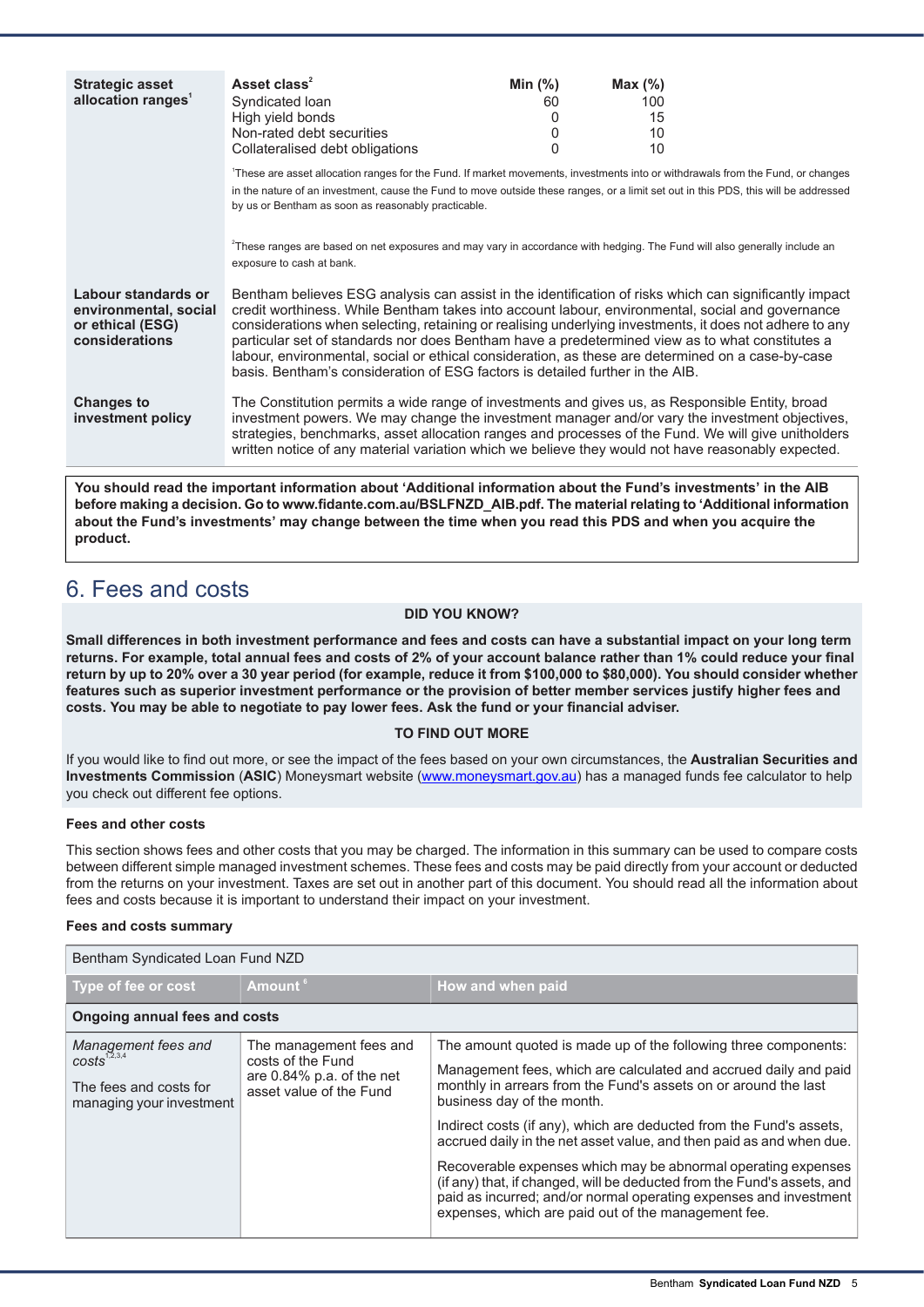| Performance fees<br>Amounts deducted from<br>your investment in relation<br>to the performance of the<br>product<br>Transaction Costs <sup>5</sup> | Not applicable<br>The net transaction                                                                                               | Not applicable<br>Transaction costs are deducted from the assets of the Fund as and                                                                  |
|----------------------------------------------------------------------------------------------------------------------------------------------------|-------------------------------------------------------------------------------------------------------------------------------------|------------------------------------------------------------------------------------------------------------------------------------------------------|
| The costs incurred by the<br>scheme when buying or<br>selling assets                                                                               | costs incurred by the Fund for<br>the last financial year were<br>approximately 0.00% p.a. of<br>the net asset value of the<br>Fund | when they are incurred (where not otherwise recovered through the<br>buy/sell spread).                                                               |
|                                                                                                                                                    |                                                                                                                                     | Member activity related fees and costs (fees for services or when your money moves in or out of the scheme)                                          |
| Establishment fee                                                                                                                                  | Not applicable                                                                                                                      | Not applicable                                                                                                                                       |
| The fee to open your<br>investment                                                                                                                 |                                                                                                                                     |                                                                                                                                                      |
| Contribution fee                                                                                                                                   | Nil                                                                                                                                 | Not applicable                                                                                                                                       |
| The fee on each amount<br>contributed to your<br>investment                                                                                        |                                                                                                                                     |                                                                                                                                                      |
| Buy-sell spread<br>An amount deducted from<br>your investment<br>representing costs incurred<br>in transactions by the<br>scheme                   | +0.35%/-0.35% of the<br>investment or withdrawal<br>amount                                                                          | Charged at time of transaction and paid into the Fund when you<br>invest in or withdraw from the Fund. The spread is reflected in the<br>unit price. |
| Withdrawal fee                                                                                                                                     | Nil                                                                                                                                 | Not applicable                                                                                                                                       |
| The fee on each amount<br>you take out of your<br>investment                                                                                       |                                                                                                                                     |                                                                                                                                                      |
| Exit fee                                                                                                                                           | Not applicable                                                                                                                      | Not applicable                                                                                                                                       |
| The fee to close your<br>investment                                                                                                                |                                                                                                                                     |                                                                                                                                                      |
| Switching fee                                                                                                                                      | Nil                                                                                                                                 | Not applicable                                                                                                                                       |
| The fee for changing your<br>investment options                                                                                                    |                                                                                                                                     |                                                                                                                                                      |

1. Unless otherwise stated, all fees and costs are quoted gross of income tax and any Goods and Services Tax (**GST**) and reduced by any input tax credits (**ITC**s) or reduced input tax credits (**RITC**s) as applicable. Where available, the prescribed RITC rate is currently 55% or 75%, depending on the nature of the fee or cost incurred. Due to the impact of GST, ITC and RITC calculations, actual fees may vary slightly from those stated and may be rounded to two decimal places.

2. For certain wholesale clients (as defined in the Corporations Act) we may, at our discretion, negotiate, rebate or waive all or part of our fees. Please refer to 'Can fees be different for different investors?' under the heading 'Additional explanation of fees and costs' in the AIB for more information.

3. All estimates of fees and costs in this section are based on information available as at the date of this PDS and reflect the Responsible Entity's reasonable estimates of the typical fees for the current financial year. The costs component of management fees and costs reflect the actual amount incurred for last financial year and the Responsible Entity's reasonable estimates where information was not available as at the date of this PDS (adjusted to reflect a 12-month period). All figures have been rounded to two decimal places. Please refer to Management fees and costs' under the heading 'Additional explanation of fees and costs' in the AIB for more information on management fees and costs.

4. Please refer to 'Other payments' under the heading 'Additional explanation of fees and costs' in the AIB for more information on costs that may be payable.

- 5. Transaction costs are the costs associated with the buying and selling of the Fund's assets. These costs include brokerage, settlement costs, clearing costs, stamp duty and other government taxes or charges and include the transactional and operational costs incurred by the underlying assets. Transaction costs are recovered from the assets of the Fund as and when they are incurred. The amount quoted reflects the transaction costs not recovered by the buy/sell spread for the last financial year (adjusted to reflect a 12-month period), including our reasonable estimates where information about actual costs was unavailable at the date of this PDS.
- 6. 'Nil' means there is an entitlement under the constitution but we have elected not to charge it. 'Not applicable' means there is no entitlement for us to charge this fee.

# **Example of annual fees and costs for the Fund**

This table gives an example of how the ongoing annual fees and costs in the Fund can affect your investment over a 1-year period. You should use this table to compare this product with products offered by other managed investment schemes.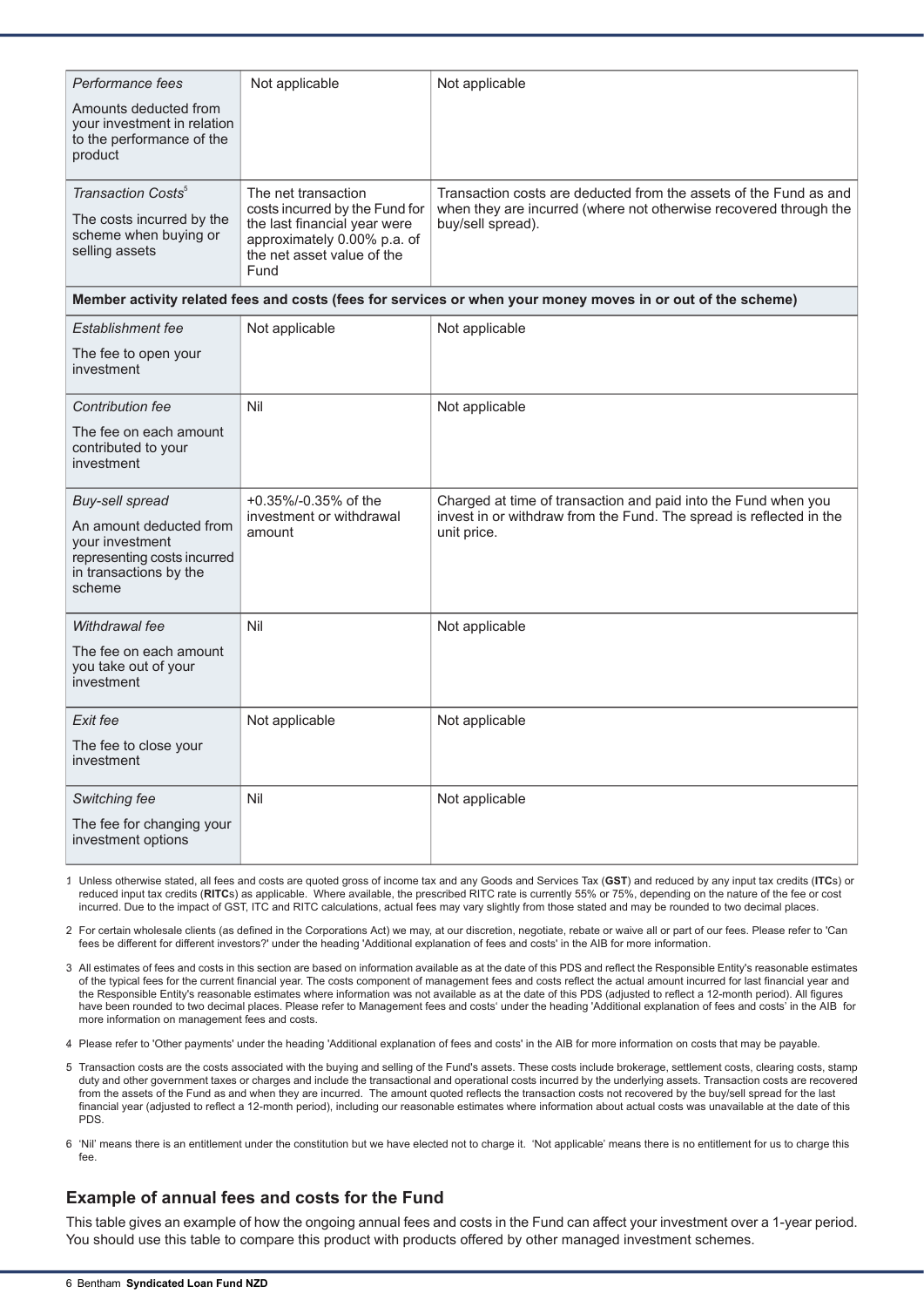| <b>EXAMPLE - Bentham</b><br><b>Syndicated Loan Fund</b><br><b>NZD</b> | <b>BALANCE OF \$50,000 WITH A CONTRIBUTION OF \$5,000 DURING YEAR</b> |                                                                                                                                                                                 |
|-----------------------------------------------------------------------|-----------------------------------------------------------------------|---------------------------------------------------------------------------------------------------------------------------------------------------------------------------------|
| <b>Contribution Fees</b>                                              | Nil                                                                   | For every additional \$5,000 you put in, you will be charged \$0                                                                                                                |
| <b>Plus</b> Management fees<br>and costs                              | 0.84% p.a. of the net asset<br>value of the Fund                      | And, for every \$50,000 you have in the Fund, you will be charged or<br>have deducted from your investment \$420 each year.                                                     |
| <b>PLUS</b> Performance fees                                          | Nil                                                                   | And, you will be charged or have deducted from your investment \$0<br>in performance fees each year.                                                                            |
| <b>PLUS</b> Transaction costs                                         | 0.00% p.a. of the net asset<br>value of the Fund                      | And, you will be charged or have deducted from your investment \$0<br>in transaction costs.                                                                                     |
| <b>EQUALS</b> Cost of the Fund                                        |                                                                       | If you had an investment of \$50,000 at the beginning of the year and<br>you put in an additional \$5,000 during that year, you would be charged<br>fees of and costs of: \$420 |
|                                                                       |                                                                       | What it costs you will depend on the investment option you<br>choose and the fees you negotiate.                                                                                |

This example assumes that the \$5,000 contribution is made at the end of the year and the value of the investment is otherwise consistent, therefore the management fees and costs associated above are calculated using the \$50,000 balance only. Please note that this is just an example. In practice, actual investment balances will vary daily and the actual fees and expenses we charge are based on the value of the Fund, which also fluctuates daily. Additional fees may apply. Please note that this example does not capture all the fees and costs that may apply to you such as the buy/sell spread. For a detailed explanation about all of the fees and costs that apply see the fees and costs summary above.

### **Calculator**

There is a calculator provided by ASIC on its Moneysmart website (www.moneysmart.gov.au) that you can use to calculate the effect of fees and costs on your balance.

## **Additional explanation of fees and costs**

Please refer to the 'Fees and other costs' section in the AIB for further explanations of the fees and costs of the Fund.

**Additional fees may be paid to a financial adviser if one is consulted. You should refer to the financial adviser's statement of advice which provides details of the fees payable.**

## **Can the fees change?**

All fees can change. Reasons for this might include changing economic conditions and changes in regulation. We will give unitholders 30 days' written notice of any proposed increase in fees. We cannot charge more than the Constitution allows. If we wish to raise fees above the amount allowed for in the Constitution, we would first need to obtain the approval of unitholders. We also reserve the right to waive or reduce any of the fees and costs described in this PDS without prior notice.

#### **You should read the important information about 'Fees and costs' in the AIB before making a decision about this product. Go to**

**www.fidante.com.au/BSLFNZD\_AIB.pdf. The material relating to 'Fees and costs' may change between the time when you read this PDS and when you acquire the product.**

# 7. How managed investment schemes are taxed

**Investing in a registered managed investment scheme is likely to have tax and/or social security consequences and you are strongly advised to seek professional tax advice.**

The Responsible Entity has elected for the Fund to be an Attribution Managed Investment Trust (**AMIT**). It is intended that all determined trust components (i.e. assessable income, exempt income and non-assessable non-exempt income) will be attributed to members each year so that the Fund itself is not subject to tax. As an investor you will be assessed for tax on your attributed share of the Fund's taxable income, including any net capital gains. The Fund does not pay tax on behalf of Australian investors. Fidante Partners is not a registered tax (financial) adviser and is not licensed or authorised to provide tax advice. We strongly advise that you obtain your own professional advice regarding your position, as tax and social security laws are complex and subject to change, and investors' individual circumstances vary.

**You should read the important information about 'Taxation considerations' in the AIB before making a decision. Go to www.fidante.com.au/BSLFNZD\_AIB.pdf. The material relating to 'Taxation considerations' may change between the time when you read this PDS and when you acquire the product.**

# 8. How to apply

You can invest in the Fund as a Direct Investor, or an Indirect Investor.

#### **Direct Investors**

The following applies to Direct Investors investing through Fidante Partners. To make your initial investment:

- $\bullet$ read this PDS and the AIB on our website;
- complete and sign the relevant application form available on our website, and include all required customer identity verification documents; and
- post all documentation to:

Fidante Partners Reply Paid 86049 Sydney NSW 2001 (No stamp required).

#### **Indirect Investors**

If you are an Indirect Investor, you must complete the documentation which your IDPS operator requires.

#### **All investors**

Under the Constitution we can accept or reject applications for investment units into the Fund at any time and are not required to give any reason or grounds for such a refusal. To address